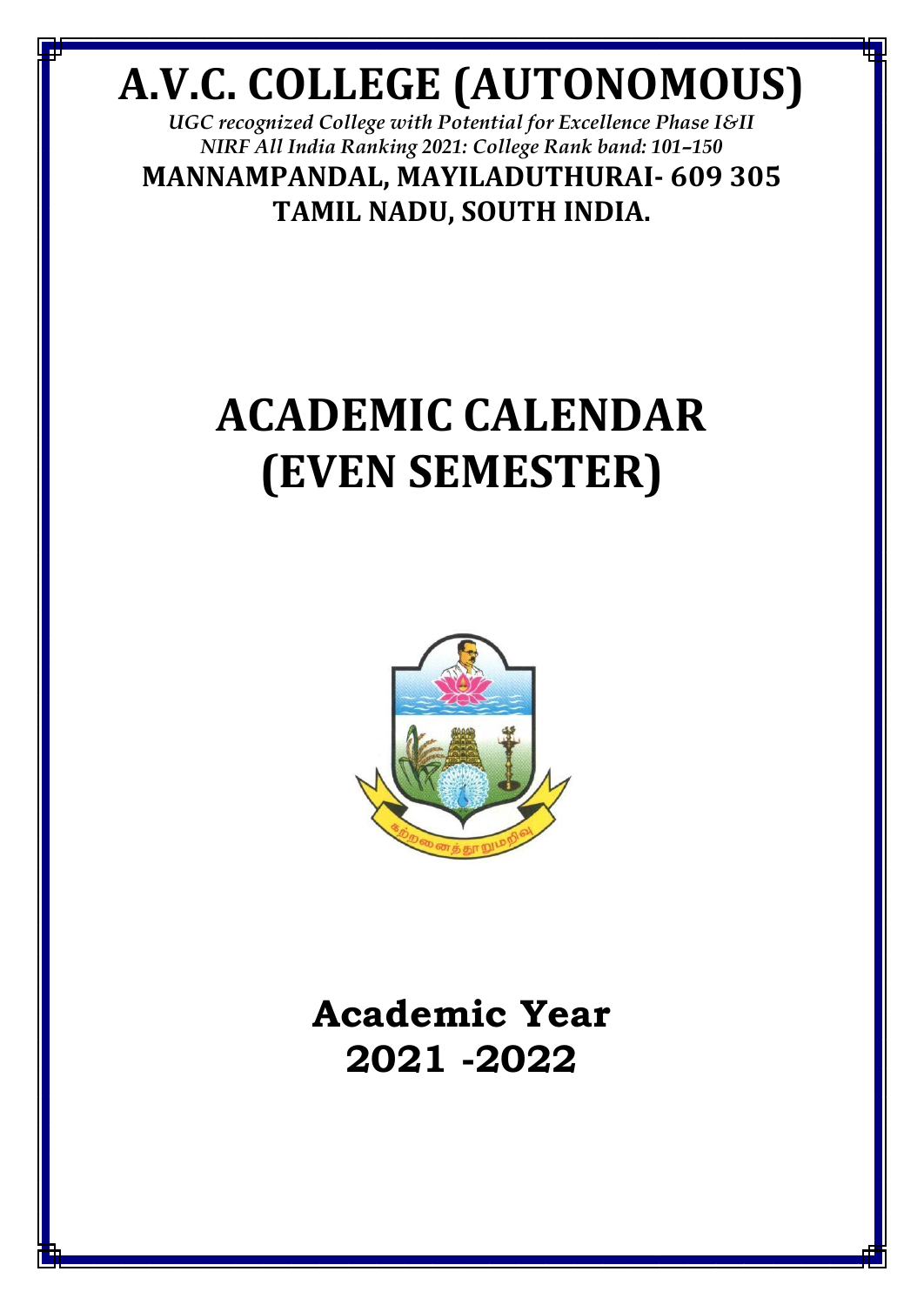| <b>DATE</b>      | <b>DAY</b> | FEBRUARY - 2022                   | <b>DAY</b><br><b>ORDER</b>   | <b>WORKING</b><br><b>DAY</b> |
|------------------|------------|-----------------------------------|------------------------------|------------------------------|
| $\mathbf{1}$     | Tue        |                                   | $\qquad \qquad \blacksquare$ | $\blacksquare$               |
| $\overline{2}$   | Wed        |                                   | $\overline{\phantom{0}}$     | $\overline{\phantom{a}}$     |
| 3                | Thu        |                                   | $\overline{\phantom{0}}$     | $\overline{\phantom{a}}$     |
| $\boldsymbol{4}$ | Fri        | World Cancer Day                  | $\overline{\phantom{0}}$     | $\overline{\phantom{a}}$     |
| 5                | Sat        |                                   | $\qquad \qquad \blacksquare$ | $\overline{\phantom{a}}$     |
| 6                | Sun        |                                   | $\overline{\phantom{0}}$     | $\overline{\phantom{a}}$     |
| $\overline{7}$   | Mon        |                                   | $\overline{\phantom{0}}$     | $\overline{\phantom{a}}$     |
| $\, 8$           | Tue        |                                   | $\overline{\phantom{0}}$     | $\overline{\phantom{a}}$     |
| 9                | Wed        |                                   | $\qquad \qquad \blacksquare$ | $\overline{\phantom{a}}$     |
| $10\,$           | Thu        |                                   | -                            | $\overline{\phantom{a}}$     |
| 11               | Fri        |                                   | $\overline{\phantom{0}}$     | $\overline{\phantom{a}}$     |
| 12               | Sat        |                                   | $\overline{\phantom{0}}$     | $\overline{\phantom{a}}$     |
| 13               | Sun        |                                   | $\overline{\phantom{0}}$     | $\overline{\phantom{a}}$     |
| 14               | Mon        |                                   | -                            | $\blacksquare$               |
| 15               | Tue        |                                   | -                            | $\overline{\phantom{a}}$     |
| 16               | Wed        |                                   | $\qquad \qquad \blacksquare$ | $\overline{\phantom{a}}$     |
| 17               | Thu        |                                   | $\blacksquare$               | $\blacksquare$               |
| 18               | Fri        |                                   | -                            | $\qquad \qquad \blacksquare$ |
| 19               | Sat        |                                   | -                            | $\overline{a}$               |
| 20               | Sun        |                                   | -                            | $\blacksquare$               |
| 21               | Mon        | International Mother Language Day | $\bf I$                      | $\mathbf{1}$                 |
| 22               | Tue        |                                   | $\mathbf{I}$                 | $\overline{2}$               |
| 23               | Wed        |                                   | $\rm III$                    | 3                            |
| 24               | Thu        |                                   | IV                           | $\overline{4}$               |
| 25               | Fri        |                                   | $\mathbf V$                  | 5                            |
| 26               | Sat        |                                   | VI                           | 6                            |
| $27\,$           | Sun        |                                   | $\overline{\phantom{0}}$     | $\blacksquare$               |
| 28               | Mon        | National Science Day              | $\bf I$                      | $\overline{7}$               |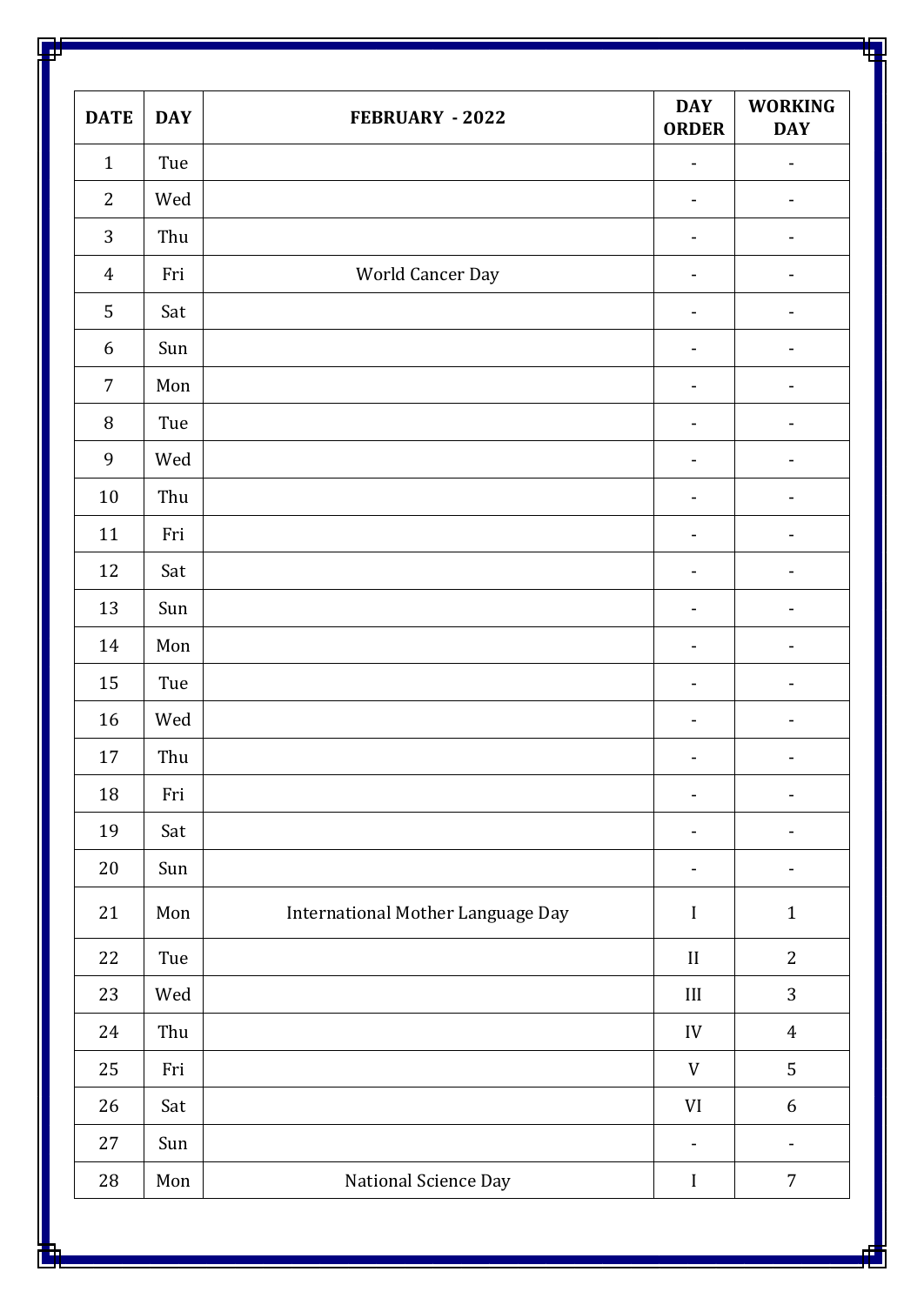| <b>DATE</b>    | <b>DAY</b> | <b>MARCH - 2022</b>                                                       | <b>DAY</b><br><b>ORDER</b> | <b>WORKING</b><br><b>DAY</b> |
|----------------|------------|---------------------------------------------------------------------------|----------------------------|------------------------------|
| $\mathbf{1}$   | Tue        |                                                                           | II                         | 8                            |
| $\overline{2}$ | Wed        |                                                                           | III                        | 9                            |
| 3              | Thu        | World Wildlife Day                                                        | IV                         | 10                           |
| 4              | Fri        |                                                                           | V                          | 11                           |
| 5              | Sat        |                                                                           | VI                         | 12                           |
| 6              | Sun        |                                                                           | $\blacksquare$             | $\overline{\phantom{0}}$     |
| 7              | Mon        |                                                                           | $\bf I$                    | 13                           |
| 8              | Tue        | <b>International Women's Day</b>                                          | II                         | 14                           |
| 9              | Wed        |                                                                           | III                        | 15                           |
| 10             | Thu        | Last Date for Payment of Tuition Fees without fine                        | IV                         | 16                           |
| 11             | Fri        |                                                                           | V                          | 17                           |
| 12             | Sat        |                                                                           | VI                         | 18                           |
| 13             | Sun        |                                                                           | $\blacksquare$             | $\blacksquare$               |
| 14             | Mon        |                                                                           | $\mathbf I$                | 19                           |
| 15             | Tue        |                                                                           | II                         | 20                           |
| 16             | Wed        | National Vaccination Day                                                  | III                        | 21                           |
| 17             | Thu        |                                                                           | IV                         | 22                           |
| 18             | Fri        |                                                                           | $\ensuremath{\mathsf{V}}$  | 23                           |
| 19             | Sat        |                                                                           | VI                         | 24                           |
| 20             | Sun        |                                                                           | $\overline{a}$             |                              |
| 21             | Mon        | Last Date for Submission of Assignment-I<br><b>World Forestry Day</b>     | I                          | 25                           |
| 22             | Tue        | World Water Day                                                           | II                         | 26                           |
| 23             | Wed        |                                                                           | III                        | 27                           |
| 24             | Thu        |                                                                           | IV                         | 28                           |
| 25             | Fri        | Last date for Registration of CIA Improvement & REDO<br>for EVEN Semester | V                          | 29                           |
| 26             | Sat        |                                                                           | VI                         | 30                           |
| 27             | Sun        |                                                                           | $\overline{\phantom{a}}$   | -                            |
| 28             | Mon        |                                                                           | $\bf I$                    | 31                           |
| 29             | Tue        |                                                                           | II                         | 32                           |
| 30             | Wed        |                                                                           | III                        | 33                           |
| 31             | Thu        |                                                                           | IV                         | 34                           |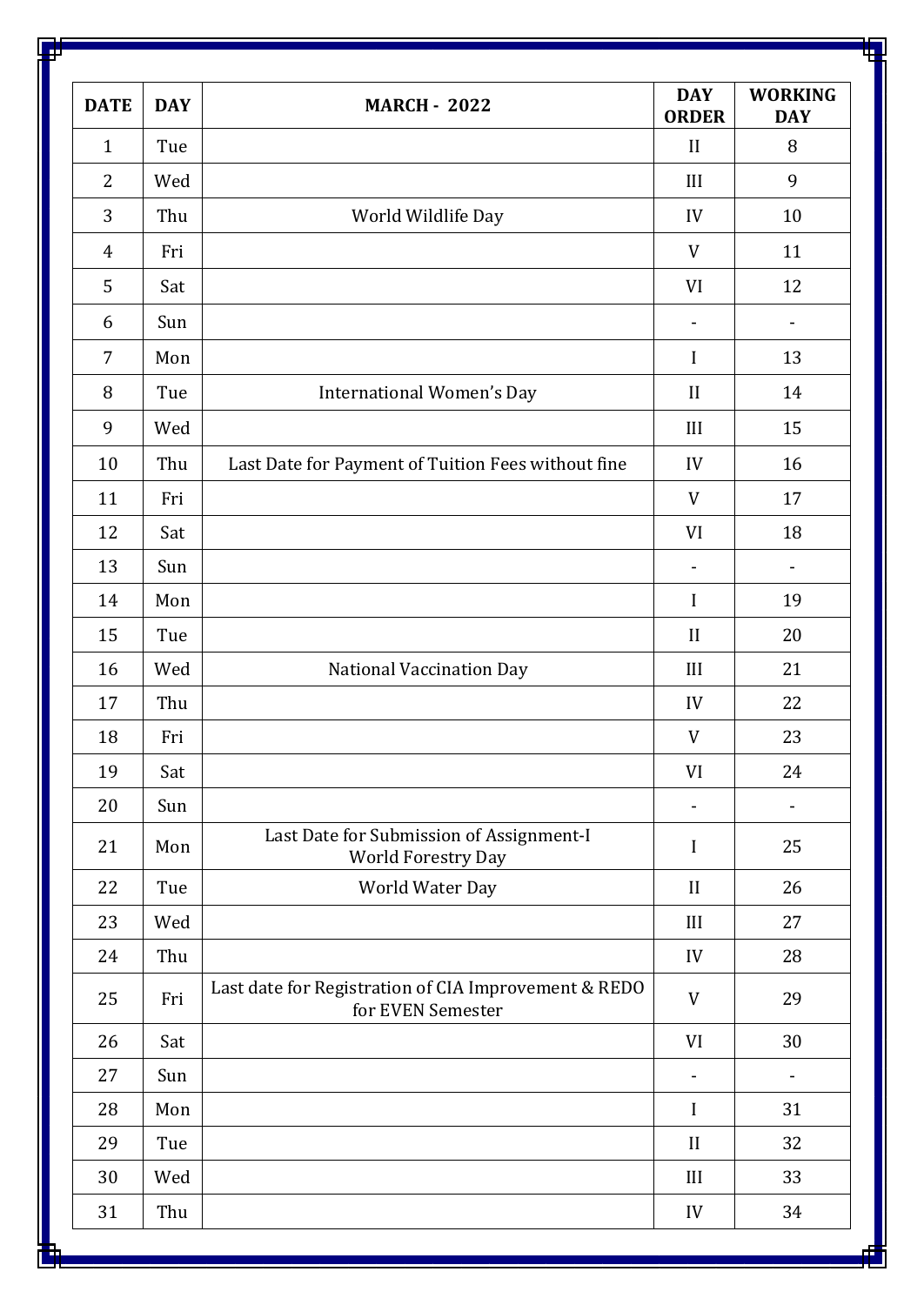| <b>DATE</b>    | <b>DAY</b> | <b>APRIL - 2022</b>                                                                              | <b>DAY</b><br><b>ORDER</b> | <b>WORKING</b><br><b>DAY</b> |
|----------------|------------|--------------------------------------------------------------------------------------------------|----------------------------|------------------------------|
| $\mathbf{1}$   | Fri        |                                                                                                  | V                          | 35                           |
| $\overline{2}$ | Sat        | Telugu New Year                                                                                  |                            |                              |
| 3              | Sun        |                                                                                                  |                            |                              |
| 4              | Mon        | Last Date for Payment of Tuition Fees with fine                                                  | VI                         | 36                           |
| 5              | Tue        |                                                                                                  | I                          | 37                           |
| 6              | Wed        |                                                                                                  | II                         | 38                           |
| 7              | Thu        | World Health Day                                                                                 | III                        | 39                           |
| 8              | Fri        | Last Date for Submission of Assignment-II                                                        | IV                         | 40                           |
| 9              | Sat        |                                                                                                  | V                          | 41                           |
| 10             | Sun        |                                                                                                  | $\overline{\phantom{a}}$   |                              |
| 11             | Mon        |                                                                                                  | VI                         | 42                           |
| 12             | Tue        |                                                                                                  | I                          | 43                           |
| 13             | Wed        |                                                                                                  | II                         | 44                           |
| 14             | Thu        | Tamil New Year/ Mahaveer Jayanthi/<br>Dr. B.R. Ambedkar Birthday                                 |                            |                              |
| 15             | Fri        | Good Friday                                                                                      |                            |                              |
| 16             | Sat        | Last Date for Payment of Exam Fees without fine &<br>Submission of Application Form without fine | III                        | 45                           |
| 17             | Sun        |                                                                                                  |                            |                              |
| 18             | Mon        |                                                                                                  | IV                         | 46                           |
| 19             | Tue        |                                                                                                  | V                          | 47                           |
| 20             | Wed        |                                                                                                  | VI                         | 48                           |
| 21             | Thu        |                                                                                                  | I                          | 49                           |
| 22             | Fri        | <b>Commencement of I CIA Test</b><br>World Earth Day                                             | II                         | 50                           |
| 23             | Sat        |                                                                                                  | III                        | 51                           |
| 24             | Sun        |                                                                                                  |                            |                              |
| 25             | Mon        |                                                                                                  | IV                         | 52                           |
| 26             | Tue        |                                                                                                  | V                          | 53                           |
| 27             | Wed        |                                                                                                  | VI                         | 54                           |
| 28             | Thu        | Last Date for Payment of Exam Fees with fine &<br>Submission of Application Form                 | I                          | 55                           |
| 29             | Fri        |                                                                                                  | II                         | 56                           |
| 30             | Sat        | Last Date for Submission of Assignment-III                                                       | III                        | 57                           |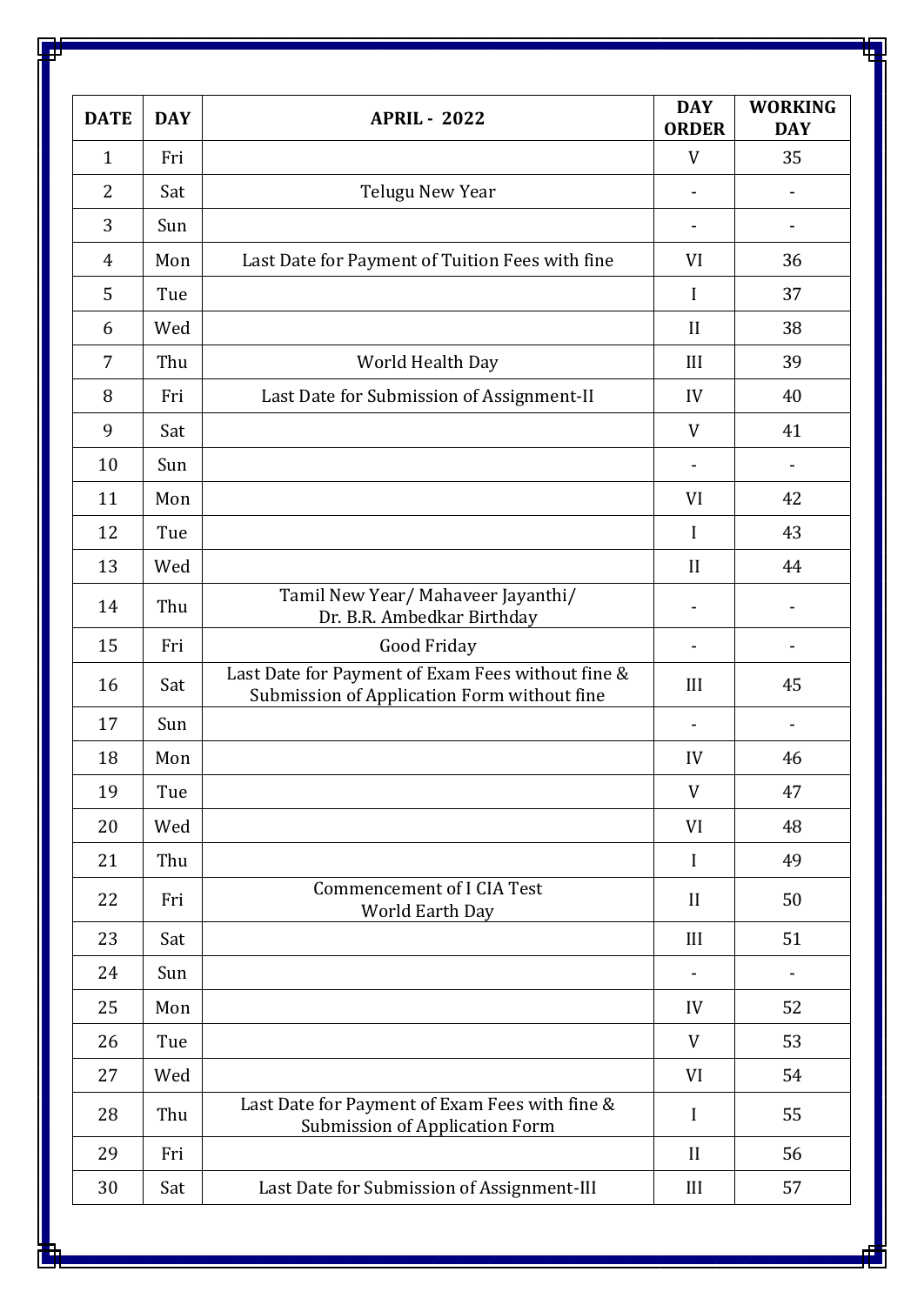| <b>DATE</b>    | <b>DAY</b> | <b>MAY-2022</b>                                                                       | <b>DAY</b><br><b>ORDER</b>   | <b>WORKING</b><br><b>DAY</b> |
|----------------|------------|---------------------------------------------------------------------------------------|------------------------------|------------------------------|
| $\mathbf{1}$   | Sun        | May Day                                                                               | $\blacksquare$               | $\overline{\phantom{0}}$     |
| $\overline{2}$ | Mon        |                                                                                       | IV                           | 58                           |
| 3              | Tue        | Ramzan                                                                                | $\qquad \qquad \blacksquare$ | $\qquad \qquad \blacksquare$ |
| $\overline{4}$ | Wed        |                                                                                       | V                            | 59                           |
| 5              | Thu        | Last Date for Payment of Exam Fees and Submission<br>of Application form under TATKAL | VI                           | 60                           |
| 6              | Fri        |                                                                                       | I                            | 61                           |
| 7              | Sat        |                                                                                       | II                           | 62                           |
| 8              | Sun        |                                                                                       | $\overline{\phantom{a}}$     | $\blacksquare$               |
| 9              | Mon        |                                                                                       | III                          | 63                           |
| 10             | Tue        |                                                                                       | IV                           | 64                           |
| 11             | Wed        |                                                                                       | V                            | 65                           |
| 12             | Thu        |                                                                                       | VI                           | 66                           |
| 13             | Fri        |                                                                                       | I                            | 67                           |
| 14             | Sat        |                                                                                       | II                           | 68                           |
| 15             | Sun        |                                                                                       | $\blacksquare$               | $\overline{\phantom{0}}$     |
| 16             | Mon        |                                                                                       | III                          | 69                           |
| 17             | Tue        |                                                                                       | IV                           | 70                           |
| 18             | Wed        |                                                                                       | V                            | 71                           |
| 19             | Thu        |                                                                                       | VI                           | 72                           |
| 20             | Fri        |                                                                                       | $\mathbf I$                  | 73                           |
| 21             | Sat        |                                                                                       | II                           | 74                           |
| 22             | Sun        |                                                                                       | ۰                            | $\blacksquare$               |
| 23             | Mon        | <b>Commencement of II CIA Test</b>                                                    | III                          | 75                           |
| 24             | Tue        |                                                                                       | IV                           | 76                           |
| 25             | Wed        |                                                                                       | V                            | 77                           |
| 26             | Thu        |                                                                                       | VI                           | 78                           |
| 27             | Fri        |                                                                                       | $\mathbf I$                  | 79                           |
| 28             | Sat        |                                                                                       | II                           | 80                           |
| 29             | Sun        |                                                                                       | $\overline{\phantom{0}}$     | $\overline{\phantom{0}}$     |
| 30             | Mon        |                                                                                       | III                          | 81                           |
| 31             | Tue        | Anti-Tobacco Day                                                                      | IV                           | 82                           |